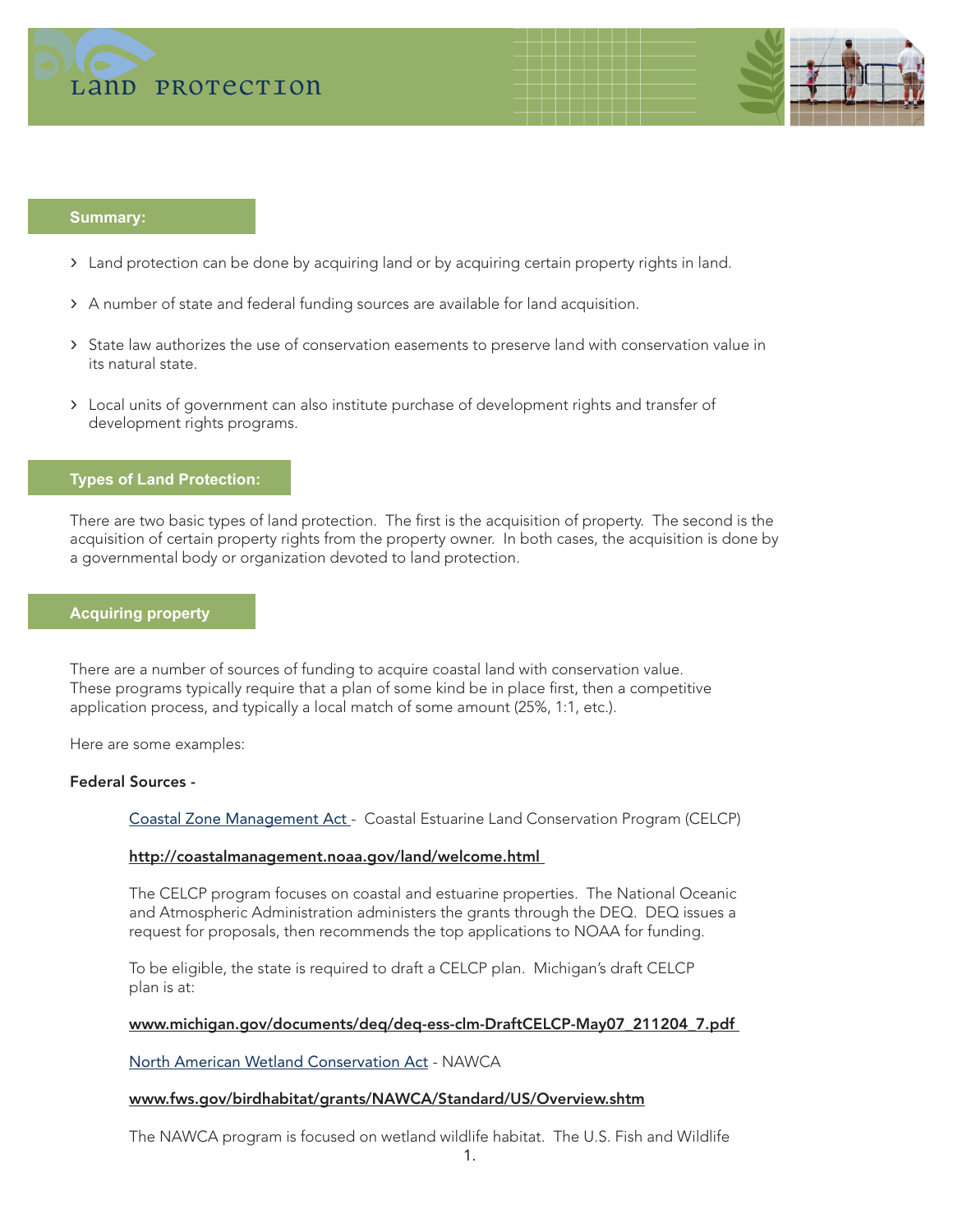Service administers NAWCA grants of up to \$1 million. There are also small grants categories. The deadlines for applications this year are March 7 and August 1, 2008.



## State Sources -

Michigan Natural Resources Trust Fund:

 The Department of Natural Resources (DNR) manages this fund to provide financial assistance to local governments in order to purchase land or rights in land for public recreation or protection because of its environmental importance or its scenic beauty.

 The local government applying for the grant must match 25% of the project's cost.

 The local unit of government needs to have a DNR-approved recreation plan. The property for which the grant is sought should be in the plan or at least similar to other properties identified in the plan.

The MNRTF also has a small acquisition grants initiative for projects under \$100,000.

Grant applications are accepted twice a year:

 April 1st - applications for land acquisition and recreation development projects. Any development project applications must be submitted by this date.

August 1st - applications for land acquisition projects only.

For a grant application and other forms:

#### www.michigan.gov/dnr/0,1607,7-153-10366\_37984\_38165-126160--,00.html

Great Lakes Fishery Trust:

## http://www.glft.org/geninfo.htm

 Land acquisition is an eligible activity for Great Lakes Fishery Trust grants. Only one has been given out for this purpose, to preserve Humbug Marsh in the Detroit River. A grant request for land acquisition has to be brought before the Trust board by a board member.

Michigan State Waterways Commission:

#### http://www.michigan.gov/dnr/0,1607,7-153-39002\_23334---,00.html

 The Waterways Commission may fund land acquisition if there are navigational improvements involved.

# **Acquiring Rights in Property**

## Conservation Easements:

ł

 Conservation easements are the legal instrument used to acquire rights to develop or otherwise use property. State law defines a conservation easement as:

 An interest in land that provides limitations on the use of land or a body of water or requires or prohibits certain acts on or with respect to the land or body of water,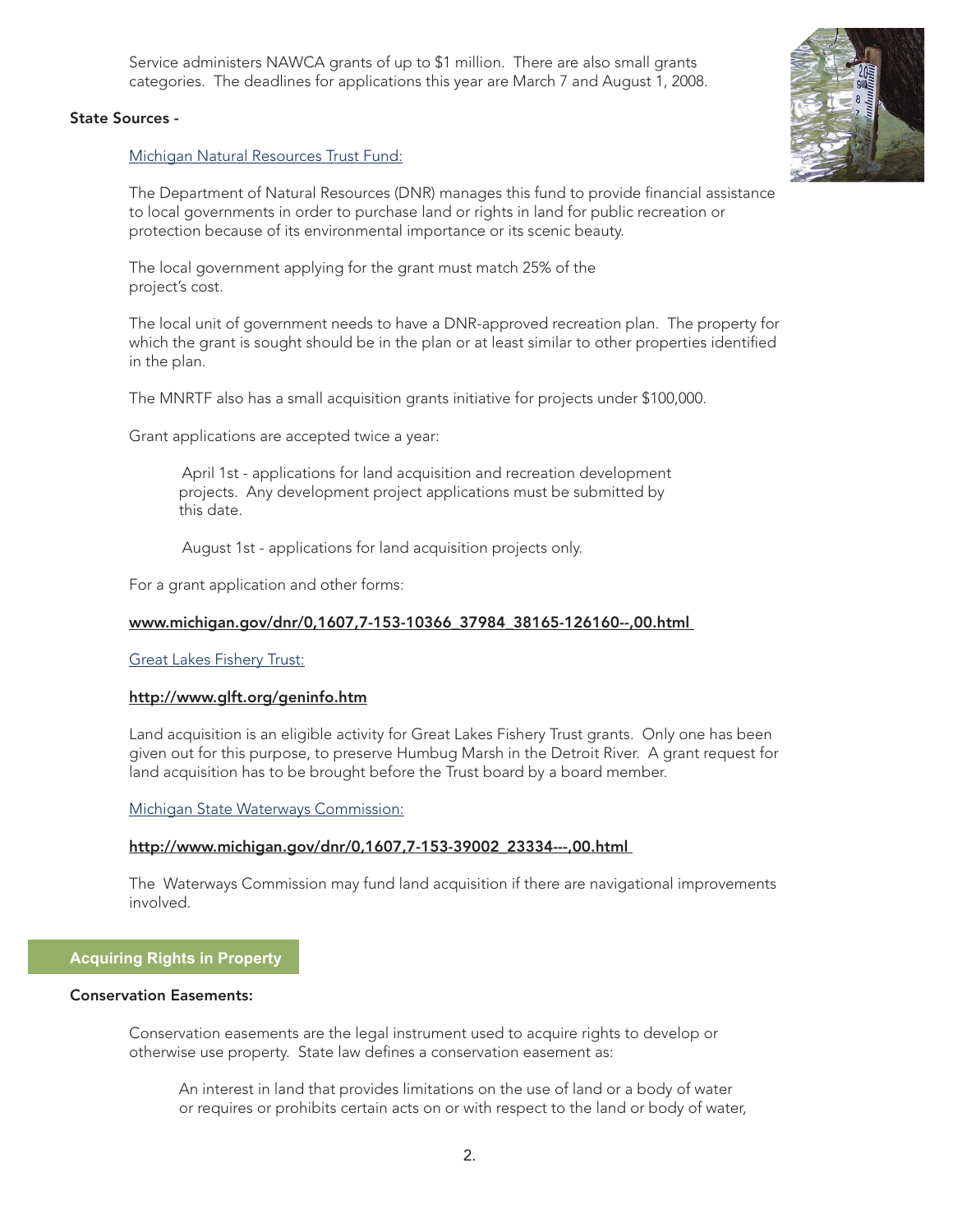whether or not the interest is stated in the form of a restriction, easement, covenant, or condition in a deed, will, or other instrument executed by or on behalf of the owner of the land or body of water or in an order of taking, which interest is appropriate to retaining or maintaining the land or body of water, including improvements on the land or body of water, predominantly in its natural, scenic, or open condition, or in an agricultural, farming, open space, or forest use, or similar use or condition. MCL 324.2140.

 The easement must be recorded with the register of deeds in the county where the land is located. MCL 324.2141.

 A conservation easement is enforceable against the owner of the land or body of water despite a lack of privity of estate or contract. MCL 324.2141.

A general sample conservation easement is included with the materials, and can be found at:

## www.deq.state.mi.us/documents/deq-water-wetlands-conservationeasements.pdf

 A sample conservation easement that protects coastal property in Leelanau County is also included in the materials.

# Purchase of Development Rights (PDR)

 PDR is used to protect working farms and forest land. The funding usually comes from a millage and grant money.

 Peninsula Township had the first PDR program in Michigan. Its PDR ordinance is included in the materials, and can also be found at:

## www.peninsulatownship.com/developmentrights/ordinance.pdf

 Local units of government may enter into intergovernmental agreements to jointly administer PDR programs. The statute giving this authority is the Urban Cooperation Act, MCL 124.501, *et seq.*

# Transfer of Development Rights (TDR)

Another option for preserving property through the use of incentive-based zoning regulation is TDR.

 TDR is not specifically authorized by the Michigan Zoning Enabling Act. However, the planned unit development (PUD) portion of that statute does provide for a form of TDR:

 ...Unless explicitly prohibited by the planned unit development regulations, if requested by the landowner, a local unit of government may approve a planned unit development with open space that is not contiguous with the rest of the planned unit development. MCL 125.3505(3).

 The way TDR works under this statute is that a PUD is approved that involves two properties, a "sending parcel" and a "receiving parcel." The sending parcel transfers some of the units that the zoning ordinance allows to be built on it to the receiving parcel, which then can add those units to the units that the zoning ordinance allows to be built on it. A condition of allowing more units on the receiving parcel is placing a conservation easement on the portion of the sending parcel that has "sent" its units away.

 It is important that a zoning ordinance that uses TDR identify specific sending and receiving areas, preferably by zoning district. Typically, coastal areas and agricultural areas are sending zones, and higher density areas where infrastructure exists are receiving zones.

A model of this approach is included with the materials.